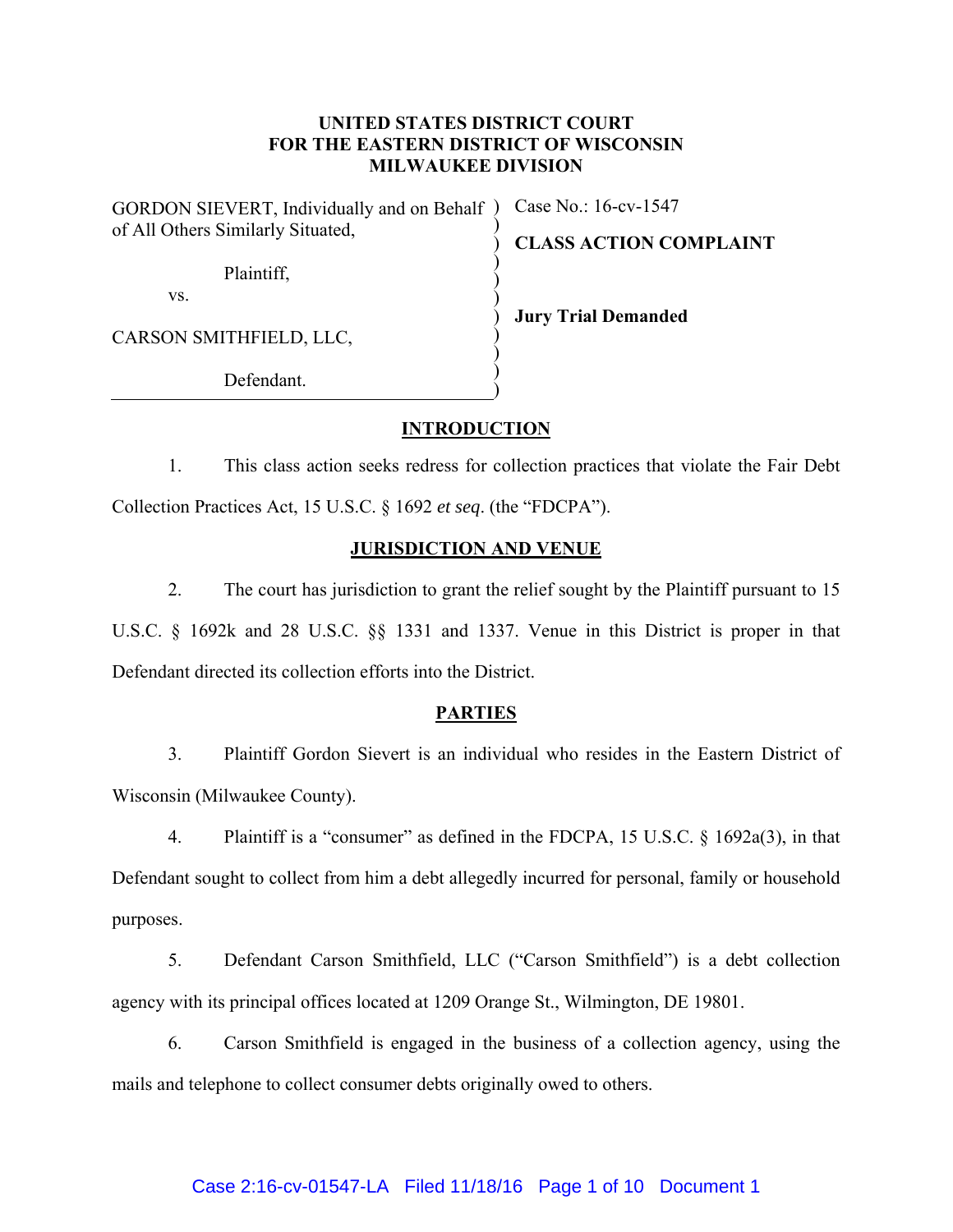7. Carson Smithfield is engaged in the business of collecting debts owed to others and incurred for personal, family or household purposes. Carson Smithfield is a debt collector as defined in 15 U.S.C. § 1692a.

## **FACTS**

8. On or about October 19, 2016, Carson Smithfield mailed a debt collection letter to Plaintiff Gordon Sievert regarding an alleged debt, allegedly owed "Merrick Bank Corporation." A copy of this letter is attached to this complaint as Exhibit A.

9. Upon information and belief, the alleged debt that Carson Smithfield was attempting to collect was a personal credit card account, and used only for personal, family or household purposes.

10. Upon information and belief, Exhibit A is a form letter, generated by computer, and with the information specific to Plaintiff inserted by computer.

11. Upon information and belief,  $\frac{Exhibit A}{A}$  is a form debt collection letter used by Carson Smithfield to attempt to collect alleged debts.

12. Upon information and belief,  $\overline{\text{Exhibit A}}$  is the first written communication that Carson Smithfield sent to Plaintiff regarding the alleged debt to which **Exhibit A** refers.

13. Exhibit A contains the following settlement offer:

Lump Sum (single payment)<br>Merrick Bank Corporation will consider your account settled if you make a one-time payment of \$2,318.37 (which equals<br>60.0% of the outstanding balance of \$3,863.95) on or before November 30, 2016.

14. The letter purports to offer settling the debt for about 60% of the total alleged debt.

15. The settlement offer in Exhibit A falsely states or implies that the settlement offer is valid only if payment is made on or before November 30, 2016. (Exhibit A).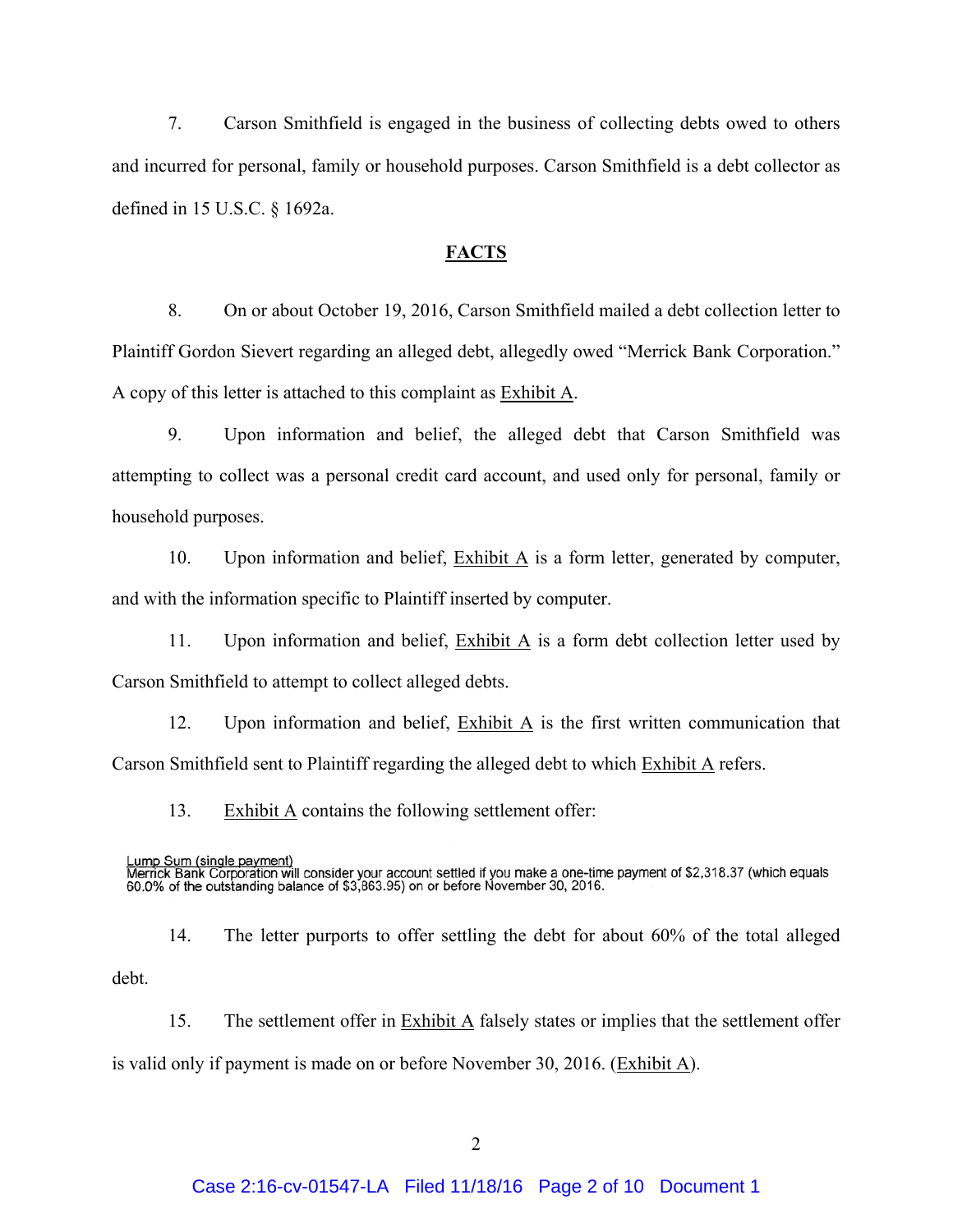16. Upon information and belief, Carson Smithfield had authority from Merrick to settle consumers' accounts for 60% of the amount owed, or less, at any time.

17. Statements such as a settlement offer is a "limited time offer," or that the offer expires on a specific date, or that payments must be received by that date, are false and misleading because the same offer is, upon information and belief, available at any time.

18. Such false statements are material false statements, as they impart in the unsophisticated consumer, a false belief that he or she must hurry to take advantage of a limitedtime opportunity, when in reality, there is no such time limit.

19. The Seventh Circuit has established "safe harbor" language regarding settlement offers in collection letters:

> As in previous cases in which we have created safe-harbor language for use in cases under the Fair Debt Collection Practices Act, we think the present concern can be adequately addressed yet the unsophisticated consumer still be protected against receiving a false impression of his options by the debt collector's including with the offer the following language: "We are not obligated to renew this offer." The word "obligated" is strong and even the unsophisticated consumer will realize that there is a renewal possibility but that it is not assured.

*Evory v. RJM Acquisitions Funding L.L.C.*, 505 F.3d 769, 775-76 (7th Cir. 2007).

20. Carson Smithfield did not use the safe harbor language in  $Exhibit A$ . Instead, Carson Smithfield stated:

You are under no obligation to accept either of these offers. If you do not accept one of these settlement offers, we will<br>attempt to contact you to collect the balance on your account, less any payments you may have made.

21. Upon information and belief, the deadline in  $Exhibit A$  to respond to the settlement offer is a sham. There is no actual deadline. The sole purpose of the purported deadline is to impart in the consumer a false sense of urgency.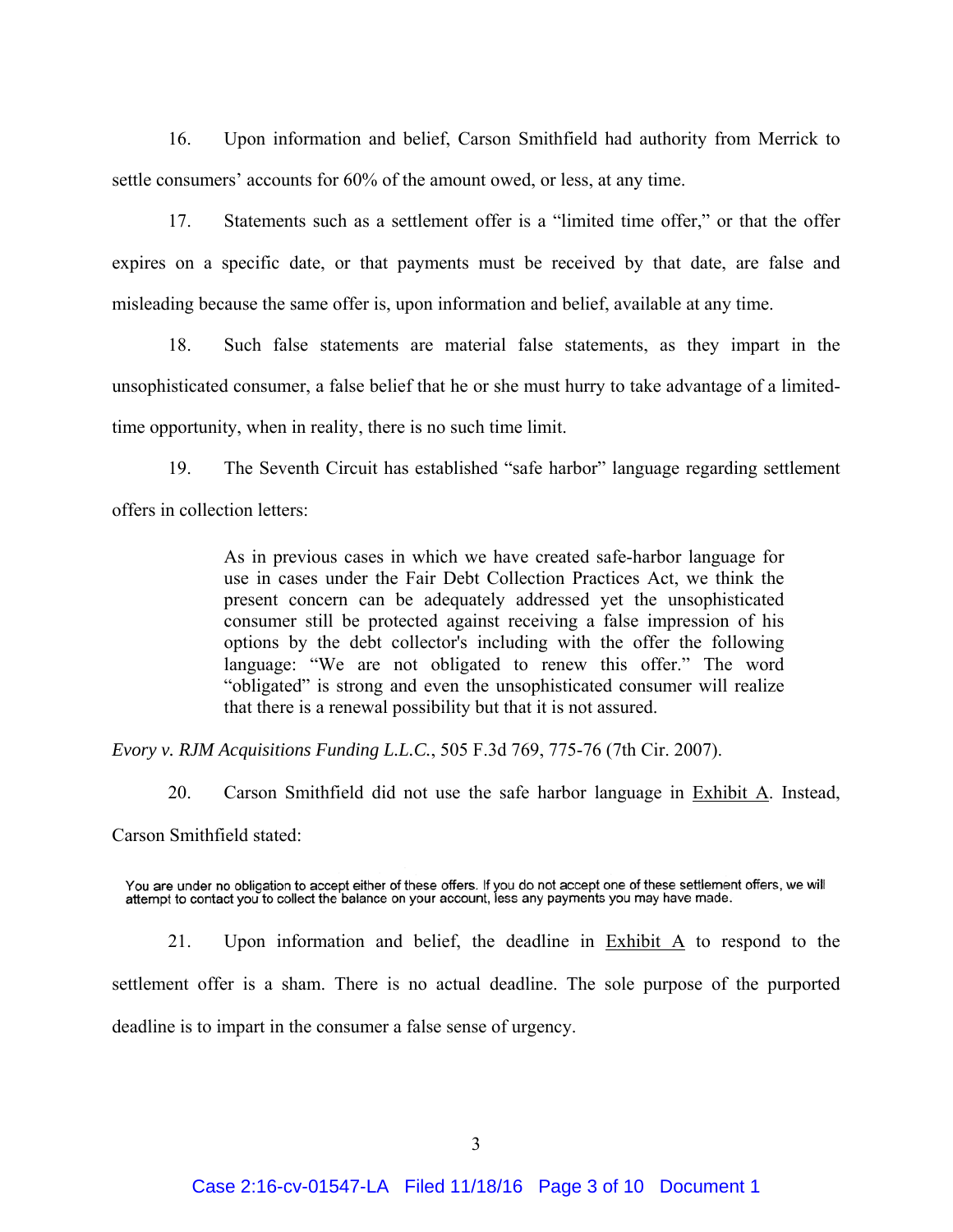22. Further, the above offer is stated to be valid if the settlement payment is made "on or before November 30, 2016."

23. If Exhibit A was actually mailed on October 19, 2016, the 30 day validation period identified in Exhibit A would end only a few days before the settlement offer in Exhibit A expires. *See* 15 U.S.C. § 1692g(a).

24. Exhibit  $\overline{A}$  is confusing to the unsophisticated consumer because it demands a payment within the validation period or shortly thereafter, but does not explain how the validation notice and settlement "deadline" fit together. *Bartlett v. Heibl*, 128 F.3d 497, 500 (7th Cir. 1997) ("In the typical case, the letter both demands payment within thirty days and explains the consumer's right to demand verification within thirty days. These rights are not inconsistent, but by failing to explain how they fit together the letter confuses.").

25. The unsophisticated consumer would have no idea how to both seek verification of the debt and preserve the settlement offer in Exhibit A.

26. The consumer needs time to process the information contained in an initial debt collection letter before deciding whether to dispute, pay or take other action. This is the point of the 30 day period in 15 U.S.C.  $1692g(a)$ .

27. Prior to deciding whether to dispute a debt, a consumer may have to sort through personal records and/or memories to try to remember if the debt might be legitimate. He may not recognize the creditor – debts are freely assignable and corporations, especially banks, often change names.

28. Moreover, once a consumer sends a dispute in writing, the creditor is under no obligation to provide verification in any specific amount of time, or even to provide verification at all, so long as the debt collector ceases collection efforts until it does so. *Jang v. A.M. Miller &*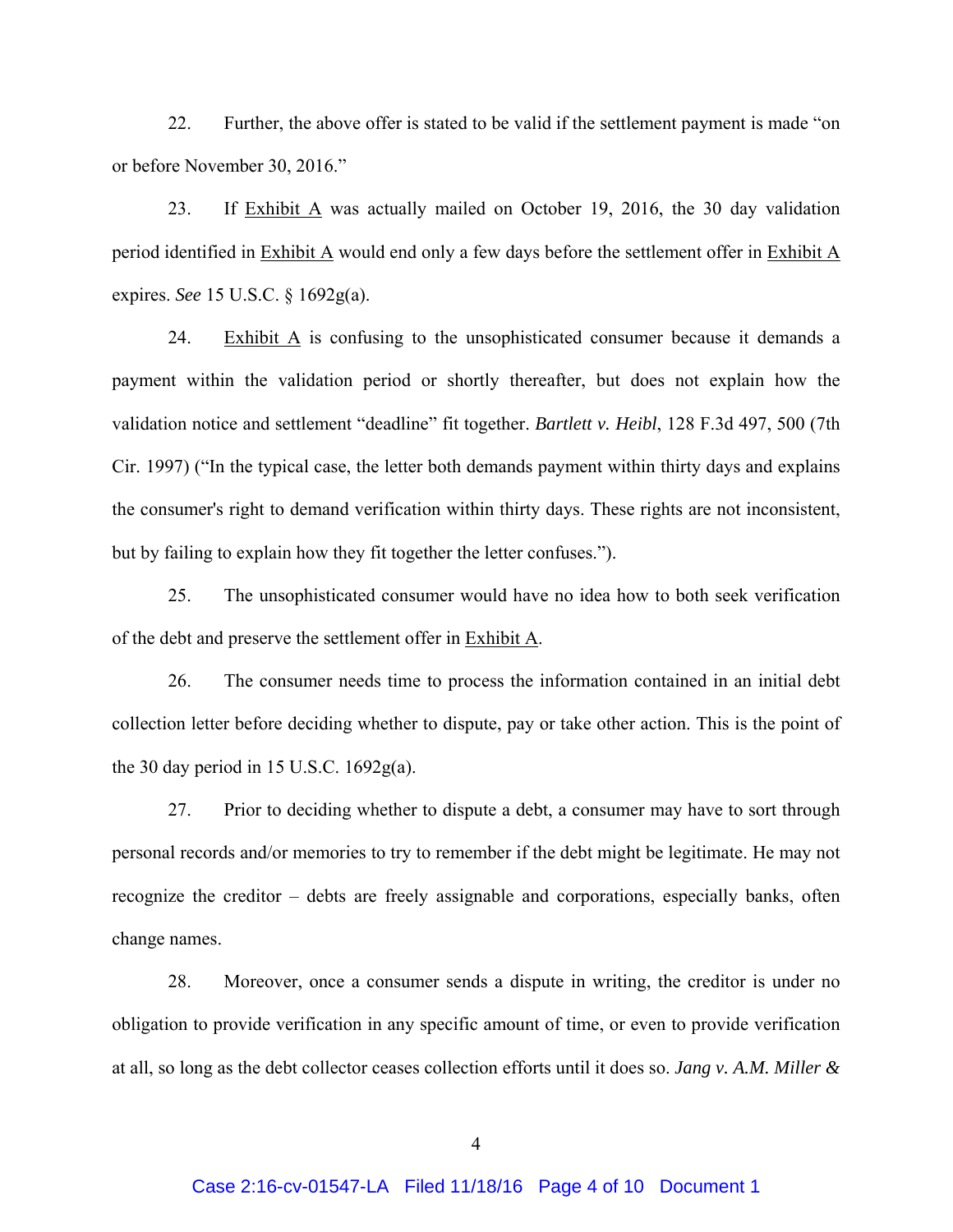*Assocs.*, 122 F.3d 480, 483 (7th Cir. 1997) ("Section 1692g(b) thus gives debt collectors two options when they receive requests for validation. They may provide the requested validations and continue their debt collecting activities, or they may cease all collection activities.")

29. The § 1692g validation period lasts for 30 days. It is the consumer's right to *request* verification until the end of the thirty day period. If the request is not made until the end of the thirty day period, the verification request would not be processed, researched by the creditor, and returned to the consumer until long after settlement offer payment deadline has expired. The consumer would be left with no time to review the verification and determine whether to accept the settlement offer.

30. The unsophisticated consumer would have no idea how to both seek verification of the debt and preserve the settlement offer in **Exhibit A**. It is likely that the settlement offer would expire before the debt collector provides verification. The consumer would be left with little or no time to review the verification and determine whether to accept the settlement offer.

31. The effect of the settlement offer in the initial written debt communication is to discourage or prevent consumers from exercising their validation rights and to circumvent the statutory requirements of the FDCPA.

32. Defendant did not include adequate explanatory language in Exhibit A. S*ee, eg. Bartlett*, 128 F.3d 497, 501-02 (7th Cir. 1997).

33. Plaintiff was confused by Exhibit A.

34. Plaintiff had to spend time and money investigating  $Exhibit A$  and the consequences of any potential responses to Exhibit A.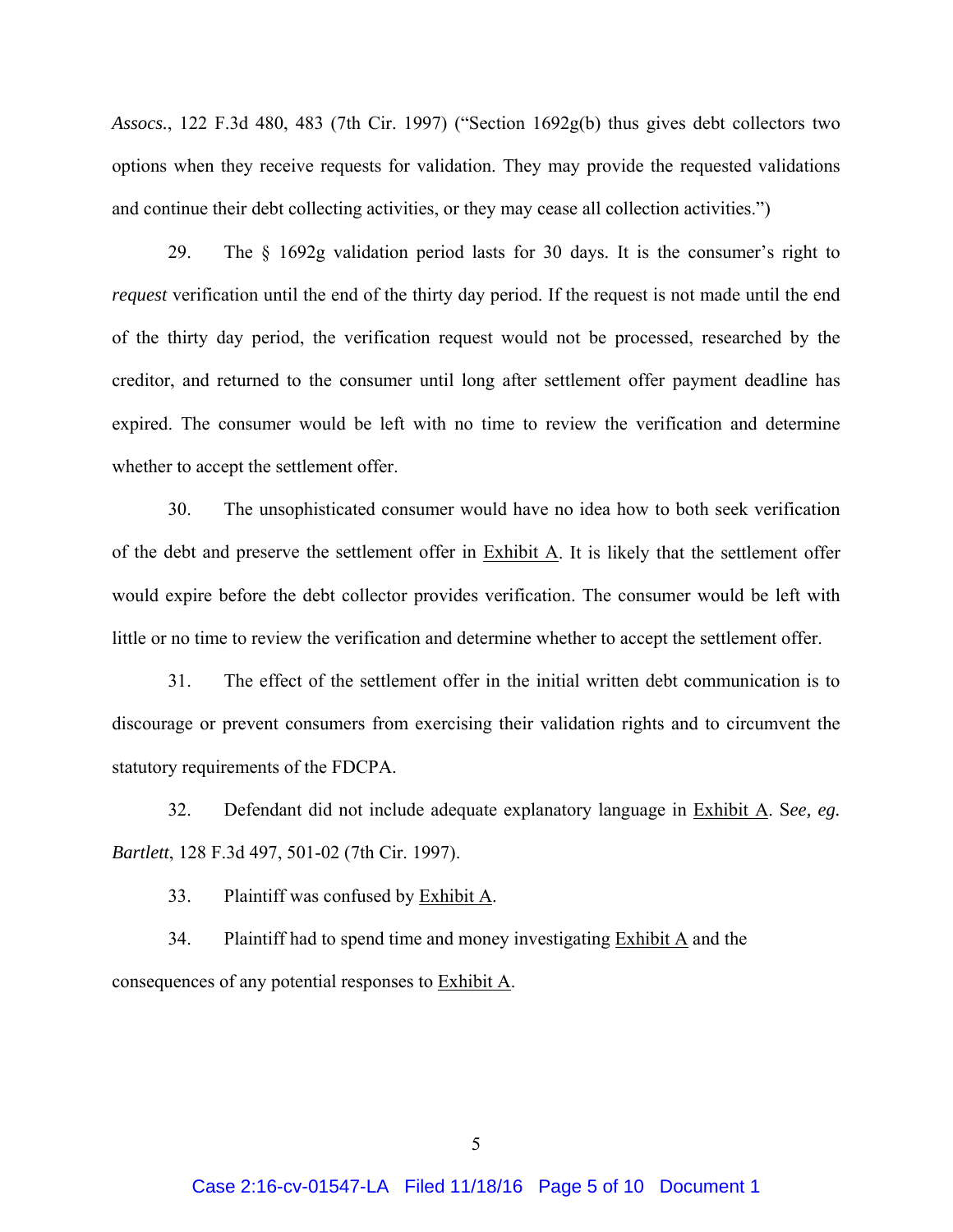35. Plaintiff had to take time to obtain and meet with counsel, including travel to counsel's office by car and its related expenses (including but not limited to the cost of gasoline and mileage), to advise Plaintiff on the consequences of Exhibit A.

36. The FDCPA creates substantive rights for consumers; violations cause injury to consumers, and such injuries are concrete and particularized. *Quinn v. Specialized Loan Servicing, LLC*, No. 16 C 2021, 2016 U.S. Dist. LEXIS 107299 \*8-13 (N.D. Ill. Aug. 11, 2016) (rejecting challenge to Plaintiff's standing based upon alleged FDCPA statutory violation); *Lane v. Bayview Loan Servicing, LLC*, No. 15 C 10446, 2016 U.S. Dist. LEXIS 89258 \*9-10 (N.D. Ill. July 11, 2016) ("When a federal statute is violated, and especially when Congress has created a cause of action for its violation, by definition Congress has created a legally protected interest that it deems important enough for a lawsuit."); *Church v. Accretive Health, Inc.*, No. 15-15708, 2016 U.S. App. LEXIS 12414 \*7-11 (11th Cir. July 6, 2016) (same); *see also Mogg v. Jacobs*, No. 15-CV-1142-JPG-DGW, 2016 U.S. Dist. LEXIS 33229, 2016 WL 1029396, at \*5 (S.D. Ill. Mar. 15, 2016) ("Congress does have the power to enact statutes creating legal rights, the invasion of which creates standing, even though no injury would exist without the statute," (quoting *Sterk v. Redbox Automated Retail, LLC*, 770 F.3d 618, 623 (7th Cir. 2014)). For this reason, and to encourage consumers to bring FDCPA actions, Congress authorized an award of statutory damages for violations. 15 U.S.C. § 1692k(a).

37. Moreover, Congress has explicitly described the FDCPA as regulating "abusive practices" in debt collection. 15 U.S.C.  $\S$  1692(a) – 1692(e). Any person who receives a debt collection letter containing a violation of the FDCPA is a victim of abusive practices. *See* 15 U.S.C. §§ 1692(e) ("It is the purpose of this subchapter to eliminate abusive debt collection practices by debt collectors, to insure that those debt collectors who refrain from using abusive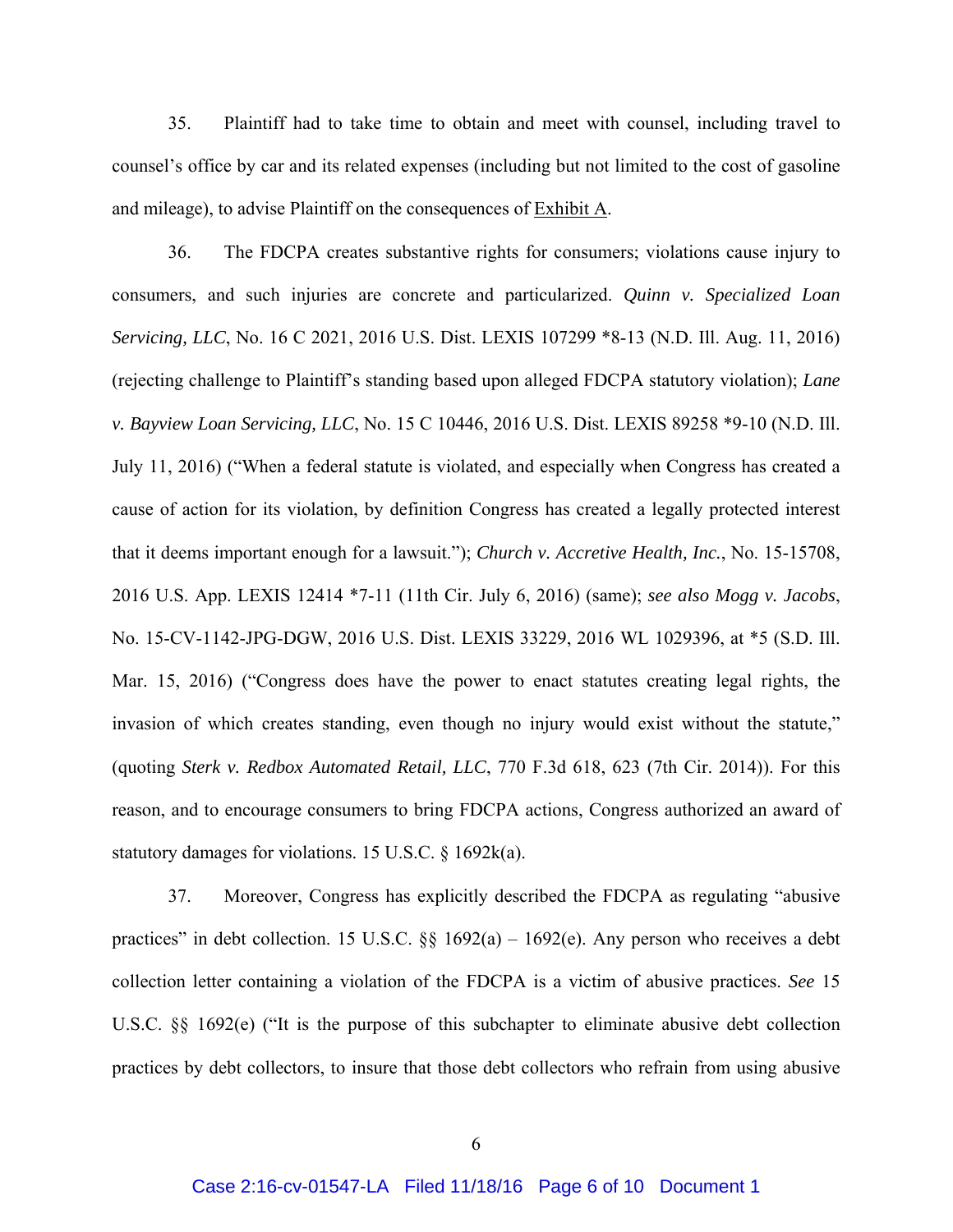debt collection practices are not competitively disadvantaged, and to promote consistent State action to protect consumers against debt collection abuses").

38. 15 U.S.C. § 1692e generally prohibits "any false, deceptive, or misleading representation or means in connection with the collection of any debt."

39. 15 U.S.C. § 1692e(2) specifically prohibits the "false representation of the character, amount, or legal status" of an alleged debt, or the "false representation of…compensation which may be lawfully received by any debt collector for the collection" of an alleged debt.

40. 15 U.S.C. § 1692e(5) specifically prohibits threatening "to take any action that cannot legally be taken or that is not intended to be taken."

41. 15 U.S.C. § 1692e(10) specifically prohibits the "use of any false representation or deceptive means to collect or attempt to collect any debt."

42. 15 U.S.C. § 1692f generally prohibits "unfair or unconscionable means to collect or attempt to collect any debt."

## **COUNT I – FDCPA**

43. Plaintiff incorporates by reference as if fully set forth herein the allegations contained in the preceding paragraphs of this Complaint.

44. Exhibit A includes false statements to the effect that the settlement offer is for a limited time only.

45. Upon information and belief, the creditor and/or Carson Smithfield would settle Plaintiff's and class members' debts at the offered discount and likely for less at any time, regardless of the supposed deadline.

46. Defendant violated 15 U.S.C. §§ 1692e, 1692e(10) and 1692f.

## Case 2:16-cv-01547-LA Filed 11/18/16 Page 7 of 10 Document 1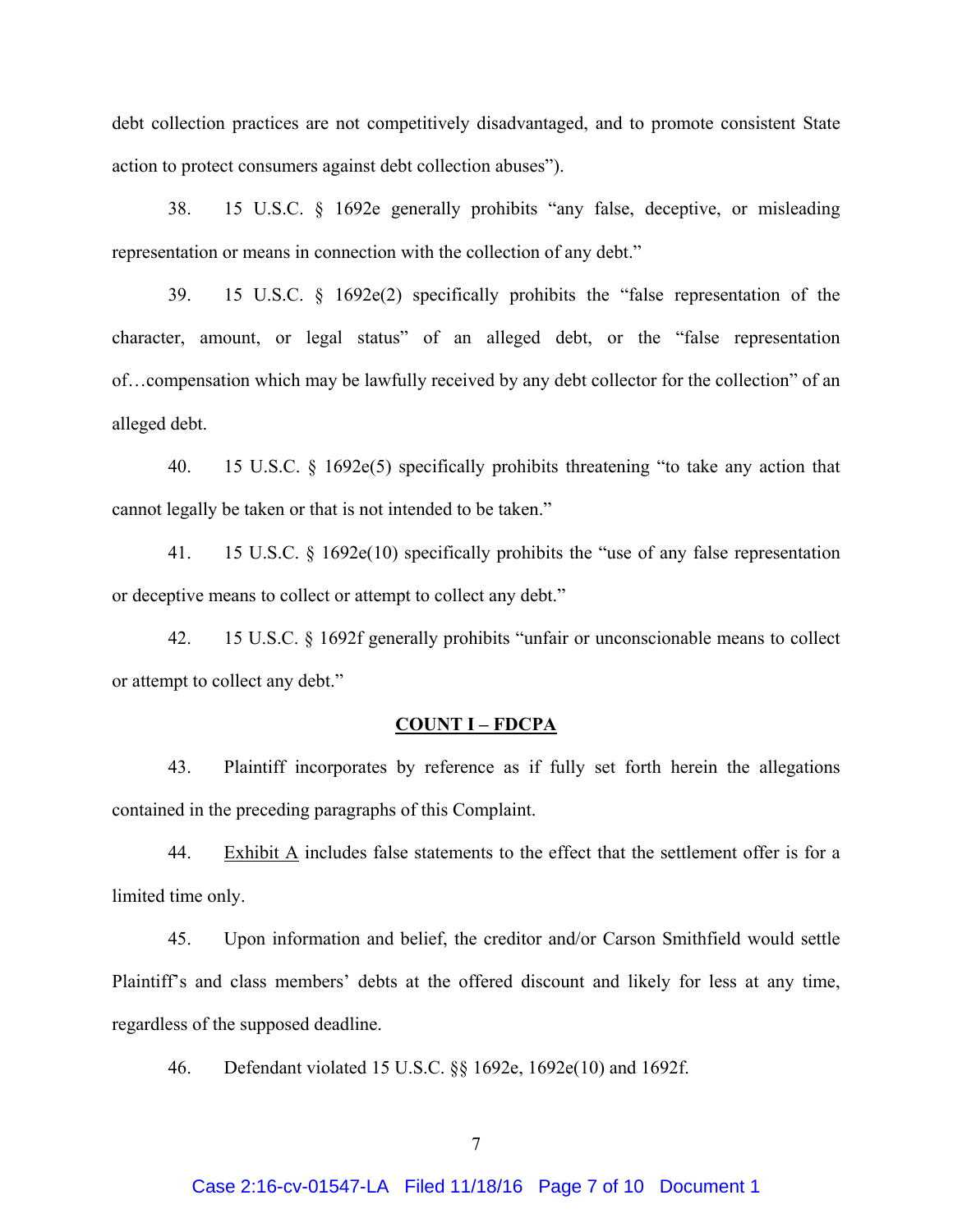## **COUNT II -- FDCPA**

47. Plaintiff incorporates by reference as if fully set forth herein the allegations contained in the preceding paragraphs of this Complaint.

48. The statement on Exhibit A that the settlement payment must be made "on or before November 30, 2016" conflicts with and overshadows the debt validation notice, in that it demands a payment within the validation period or shortly thereafter, but does not explain how the validation notice and settlement "deadline" fit together. 15 U.S.C. § 1692g; *Bartlett*, 128 F.3d at 500.

49. Exhibit A is confusing, deceptive, and/or misleading to the unsophisticated consumer.

50. 15 U.S.C. § 1692g(b) states, in part:

## (b) **Disputed debts**

…

Any collection activities and communication during the 30-day period may not overshadow or be inconsistent with the disclosure of the consumer's right to dispute the debt or request the name and address of the original creditor.

51. 15 U.S.C. § 1692e provides, in relevant part: "A debt collector may not use any false, deceptive, or misleading representation or means in connection with the collection of any debt."

52. 15 U.S.C. § 1692e(10) prohibits: "The use of any false representation or deceptive

means to collect or attempt to collect any debt or to obtain information concerning a consumer.

53. Defendants violated 15 U.S.C. §§ 1692e, 1692e(10) and 1692g.

## **CLASS ALLEGATIONS**

54. Plaintiff brings this action on behalf of a Class, consisting of (a) all natural persons in the State of Wisconsin (b) who were sent an initial collection letter in the form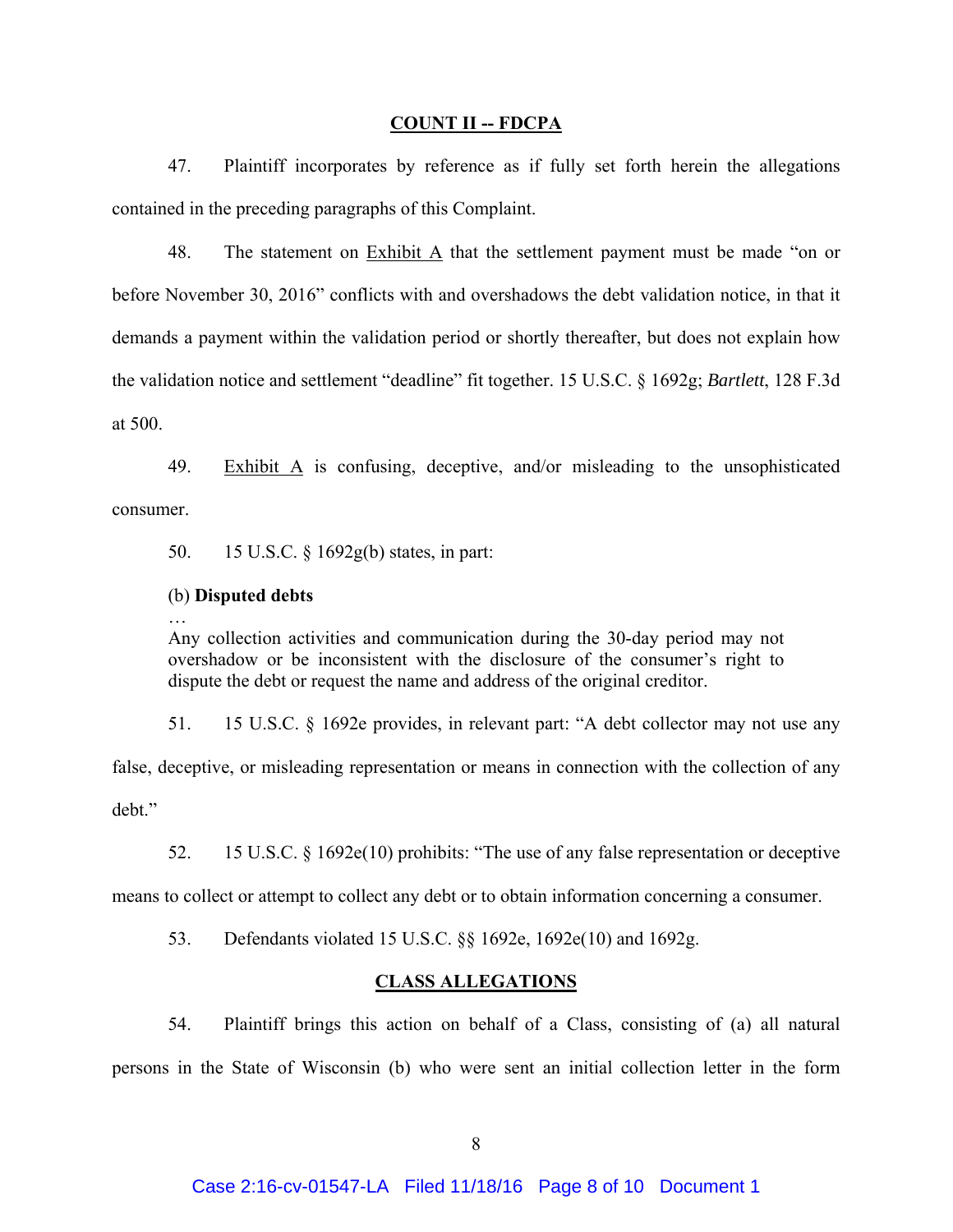represented by  $\frac{Exhibit A}{A}$  to the complain in this action, (c) seeking to collect a debt for personal, family or household purposes, (d) between November 18, 2015, and November 18, 2016, inclusive, (e) that was not returned by the postal service.

55. The Class is so numerous that joinder is impracticable. Upon information and belief, there are more than 50 members of the Class.

56. There are questions of law and fact common to the members of the class, which common questions predominate over any questions that affect only individual class members. The predominant common question is whether the Defendant complied with 15 U.S.C. §§ 1692e, 1692e(10) and 1692f.

57. Plaintiff's claims are typical of the claims of the Class members. All are based on the same factual and legal theories.

58. Plaintiff will fairly and adequately represent the interests of the Class members. Plaintiff has retained counsel experienced in consumer credit and debt collection abuse cases.

59. A class action is superior to other alternative methods of adjudicating this dispute. Individual cases are not economically feasible.

## **JURY DEMAND**

60. Plaintiff hereby demands a trial by jury.

## **PRAYER FOR RELIEF**

WHEREFORE, Plaintiff requests that the Court enter judgment in favor of Plaintiff and the Class and against Defendant for:

- (a) actual damages;
- (b) statutory damages;
- (c) attorneys' fees, litigation expenses and costs of suit; and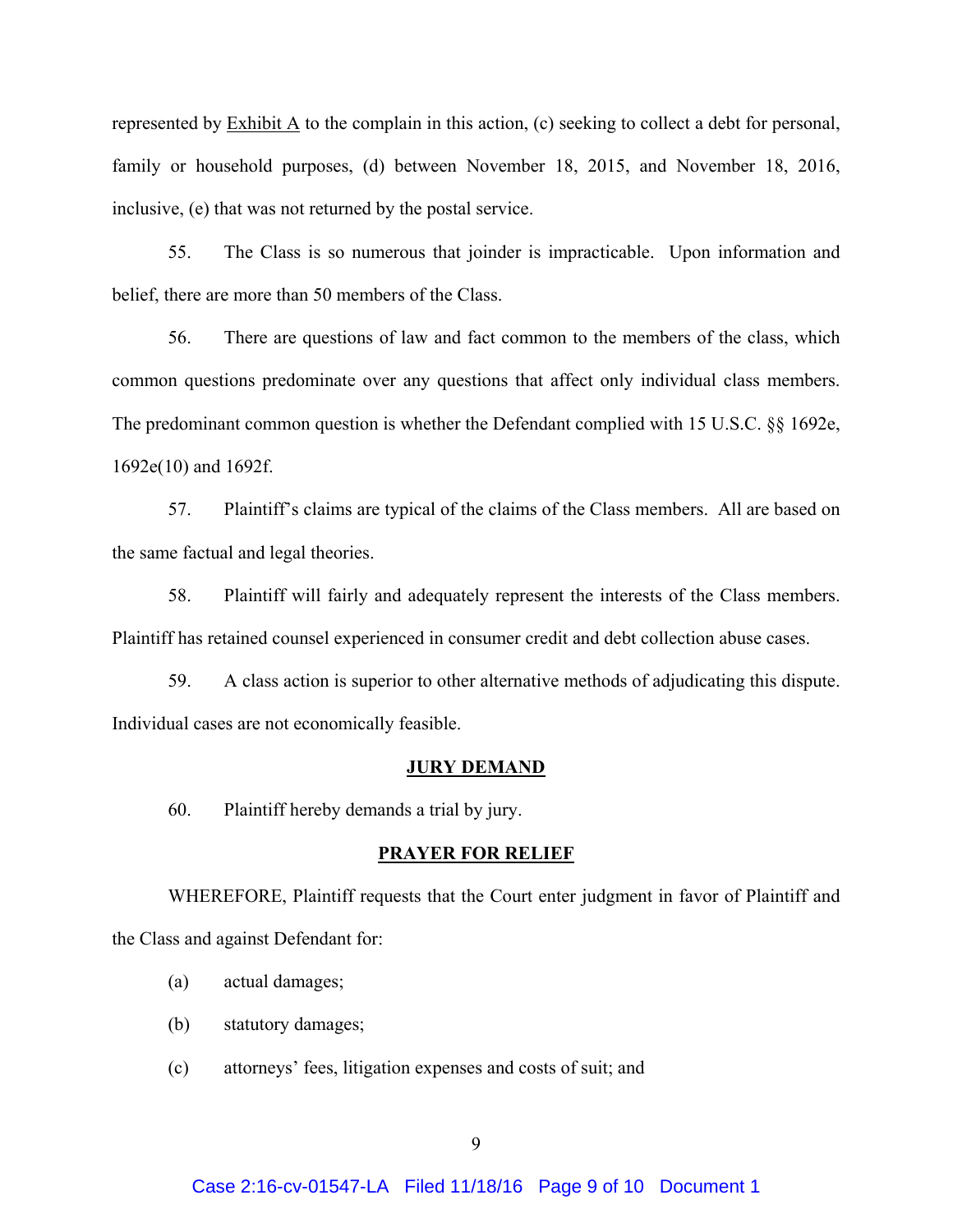(d) such other or further relief as the Court deems proper.

Dated: November 18, 2016

## **ADEMI & O'REILLY, LLP**

By: s/ John D. Blythin Shpetim Ademi (SBN 1026973) John D. Blythin (SBN 1046105) Mark A. Eldridge (SBN 1089944) Denise L. Morris (SBN 1097911) 3620 East Layton Avenue Cudahy, WI 53110 (414) 482-8000 (414) 482-8001 (fax) sademi@ademilaw.com jblythin@ademilaw.com meldridge@ademilaw.com dmorris@ademilaw.com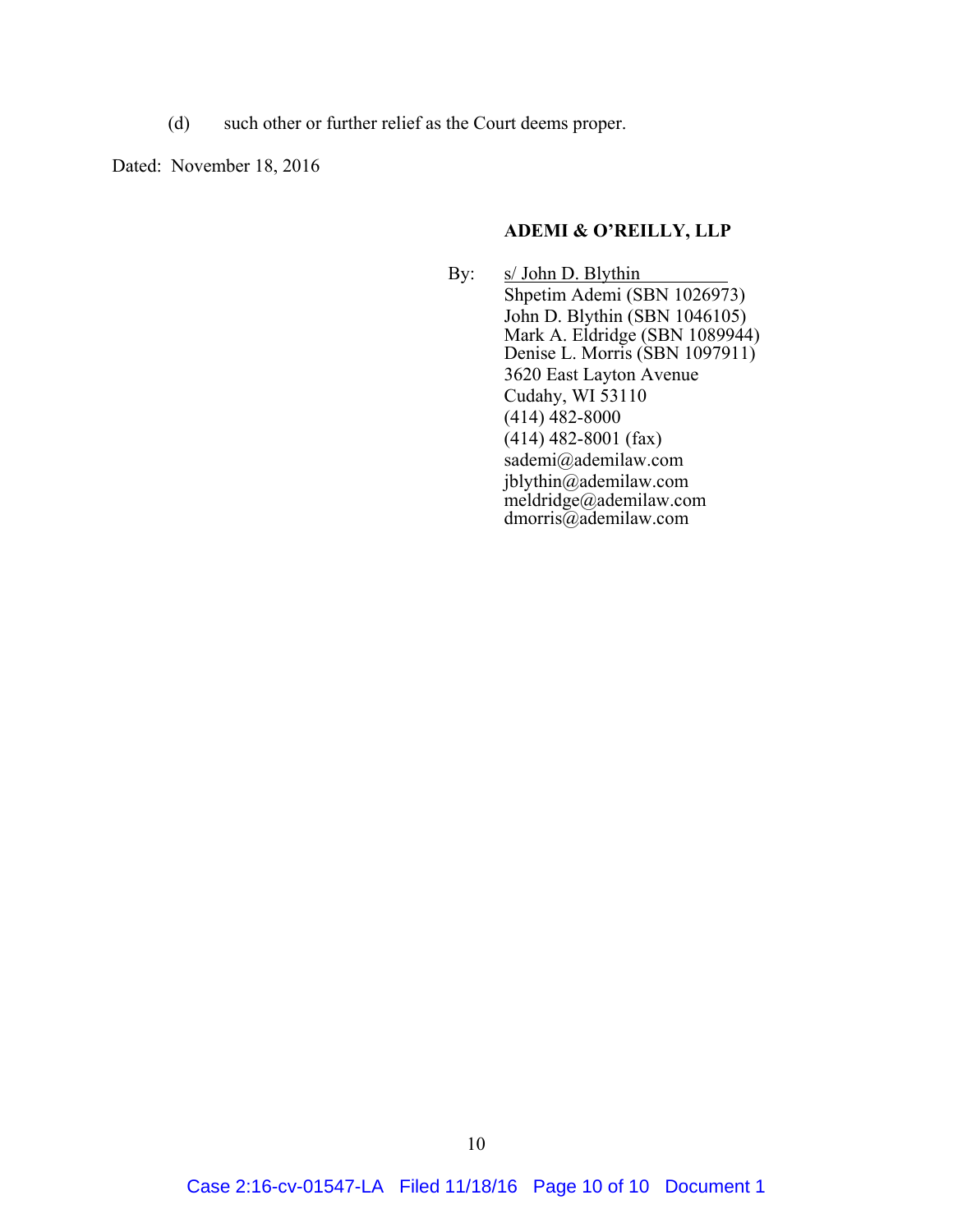# EXHIBIT A

Case 2:16-cv-01547-LA Filed 11/18/16 Page <sup>1</sup> of 2 Document 1-1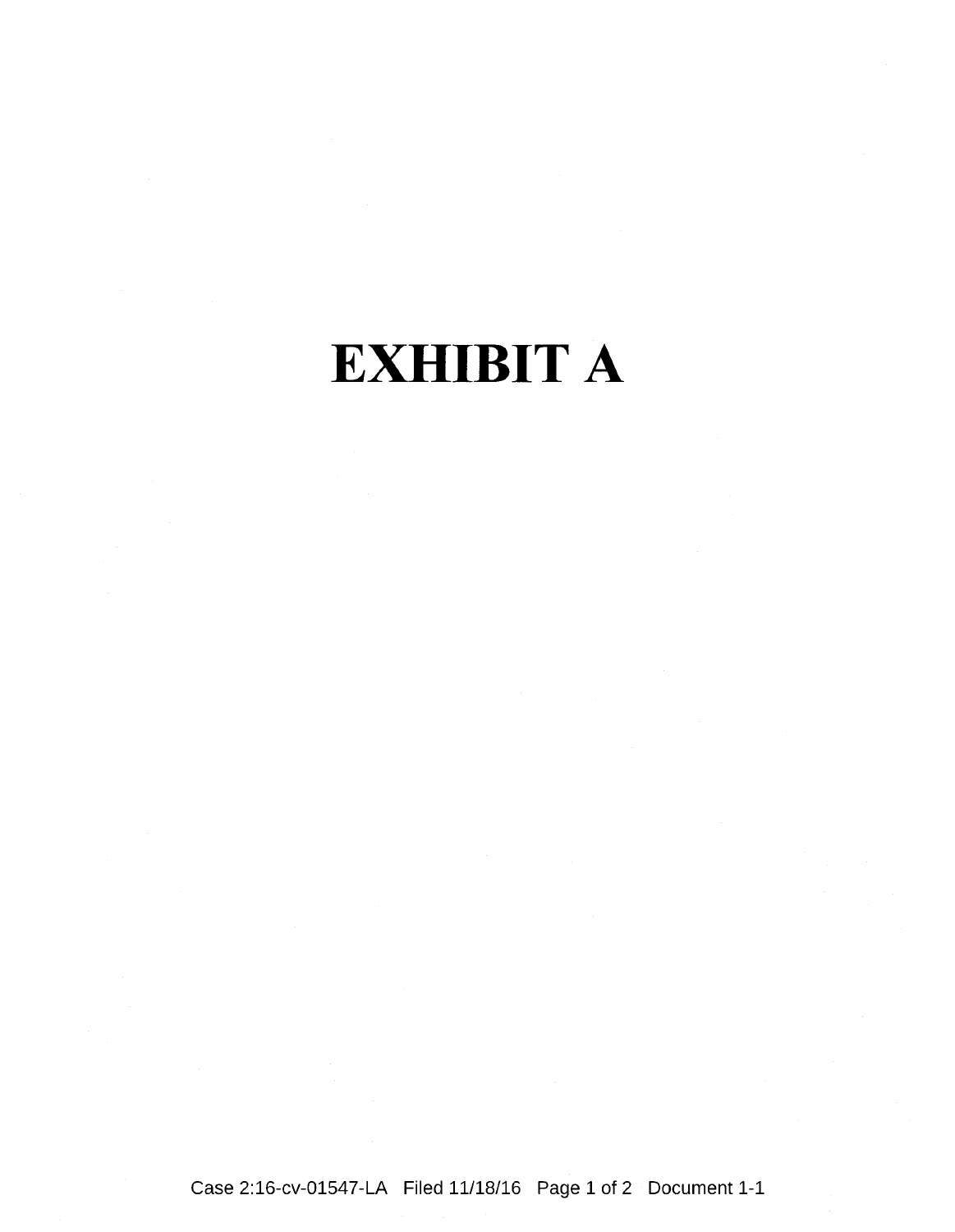CARSON SMITHFIELD, LLC<br>P.O. BOX 9216 OLD BETHPAGE, NY 11804

October 19, 2016

Our File Number: 2017

Balance Due: \$3, 863.95 Current Creditor: Merrick Bank Corporation Original Creditor: Merrick Bank Corporation<br>
riginal Account Number: 2017 Original Account Number:

## 11||դերեկերի կազարկացի հարցեր

GORDON D SIEVERT 4234 W BARNARD AVE MILWAUKEE, WI 53221-255'1

Dear Gordon D Sievert,

Merrick Bank Corporation has hired Carson Smithfield, LLC, to collect the balance due on your account referenced above.<br>We are authorized to offer you two settlement options to allow you to settle your account for less tha

D



You have three convenient options to accept this offer:<br>• Visit us at www.solvethatdebt.com and enter your response code<br>• Call us at 1-877-394-5975 and make your payment over the phone free of charge; or<br>• Mail your payme

Choose your settlement offer below

<u>Lump Sum (single payment)</u><br>Merrick Bank Corporation will consider your account settled if you make a one-time payment of \$2,318.37 (which equals<br>60.0% of the outstanding balance of \$3,863.95) on or before November 30, 201

- -
- Extended Offer (pay over time)<br>
Merrick Bank Corporation will consider your account settled if you make payments as follows:<br>
 Remit your first payment in the amount of \$112.70 within 35 days from the date of this letter.
	- under the Lump Sum Offer.

You are under no obligation to accept either of these offers. If you do not accept one of these settlement offers, we will attempt to contact you to collect the balance on your account, less any payments you may have made.

If you have any questions, please contact our office at 1-877-394-5975. The hours of operation are Monday-Friday 8:00 AM to 9:00 PM EST & Saturday 8:00 AM 4:30 PM EST.

This is an attempt to collect <sup>a</sup> debt. Any information obtained will be used for that purpose. This communication is from <sup>a</sup> debt collector.

Sincerely,<br>Carson Smithfield, LLC<br>225 W. Station Square Dr.<br>Pittsburgh, PA 15219

**IMPORTANT NOTIFICATION REQUIRED BY FEDERAL LAW - FEDERAL NOTICE:**<br>Unless you notify this office within 30 days after receiving this notice that you dispute the validity of this debt or any portion thereof, this office wit

| Please detach and return with payment in envelope provided            |                                                         |
|-----------------------------------------------------------------------|---------------------------------------------------------|
| Make checks payable to Carson Smithfield                              | Gordon D Sievert<br>Name:                               |
| Accepting Lump Sum Option   Accepting Extended Option                 | Address: 4234 W Barnard Ave<br>Milwaukee, WI 53221-2551 |
| Pay-by-Phone<br>Call 1-877-394-5975 to set up a FREE payment by phone | Account number:<br>2017                                 |
| Or mail payment to:                                                   |                                                         |
|                                                                       | Payment Enclosed: \$                                    |
| Carson Smithfield<br>PO BOX 660397<br>דחמת ממחזל עד - - יו"           | Dease check here if address correction                  |

Carson Smithfield<br>PO BOX 660397

Dallas, TX 75266-0397 **is needed and indicate changes above.** Case 2:16-cv-01547-LA Filed 11/18/16 Page 2 of 2 Document 1-1

01700003863950

 $5E$  $\geq$ 0002-52763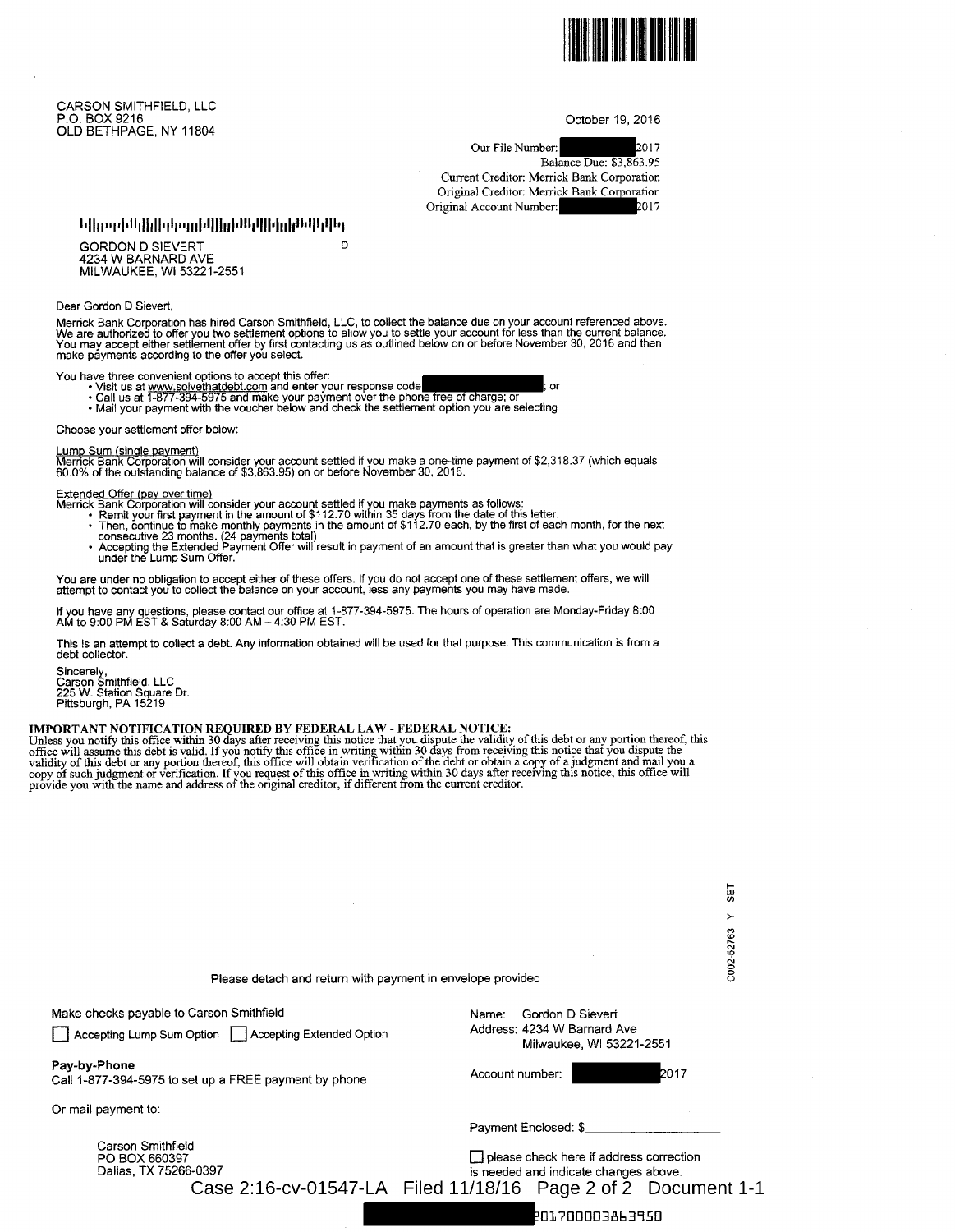## **CIVIL COVER SHEET**

The JS 44 civil cover sheet and the information contained herein neither replace nor supplement the filing and service of pleadings or other papers as required by law, except as provided<br>by local rules of court. This form,

| Place an X in the appropriate Box:                                                                                                                                                                                                                                                                                                                                                                                                                                                                                                                                                            |                                                                                                                                                                                                                                                                                                                                                                                                                                                                                                                                                | Green Bay Division                                                                                                                                                                                                                                                                                                                                                                                                                                                                                                                           |                                                                                                                                                                                                                                                                                                                                                                                                                                                                                                                                                                                                      | Milwaukee Division                                                                                                                                                                                                                                                                                                                                                                                         |                                                                                                                                                                                                                                                                                                                                                                                                                                                                                                                                                                                                                                       |
|-----------------------------------------------------------------------------------------------------------------------------------------------------------------------------------------------------------------------------------------------------------------------------------------------------------------------------------------------------------------------------------------------------------------------------------------------------------------------------------------------------------------------------------------------------------------------------------------------|------------------------------------------------------------------------------------------------------------------------------------------------------------------------------------------------------------------------------------------------------------------------------------------------------------------------------------------------------------------------------------------------------------------------------------------------------------------------------------------------------------------------------------------------|----------------------------------------------------------------------------------------------------------------------------------------------------------------------------------------------------------------------------------------------------------------------------------------------------------------------------------------------------------------------------------------------------------------------------------------------------------------------------------------------------------------------------------------------|------------------------------------------------------------------------------------------------------------------------------------------------------------------------------------------------------------------------------------------------------------------------------------------------------------------------------------------------------------------------------------------------------------------------------------------------------------------------------------------------------------------------------------------------------------------------------------------------------|------------------------------------------------------------------------------------------------------------------------------------------------------------------------------------------------------------------------------------------------------------------------------------------------------------------------------------------------------------------------------------------------------------|---------------------------------------------------------------------------------------------------------------------------------------------------------------------------------------------------------------------------------------------------------------------------------------------------------------------------------------------------------------------------------------------------------------------------------------------------------------------------------------------------------------------------------------------------------------------------------------------------------------------------------------|
| I. (a) PLAINTIFFS                                                                                                                                                                                                                                                                                                                                                                                                                                                                                                                                                                             |                                                                                                                                                                                                                                                                                                                                                                                                                                                                                                                                                |                                                                                                                                                                                                                                                                                                                                                                                                                                                                                                                                              | <b>DEFENDANTS</b>                                                                                                                                                                                                                                                                                                                                                                                                                                                                                                                                                                                    |                                                                                                                                                                                                                                                                                                                                                                                                            |                                                                                                                                                                                                                                                                                                                                                                                                                                                                                                                                                                                                                                       |
| <b>GORDON SIEVERT</b>                                                                                                                                                                                                                                                                                                                                                                                                                                                                                                                                                                         |                                                                                                                                                                                                                                                                                                                                                                                                                                                                                                                                                |                                                                                                                                                                                                                                                                                                                                                                                                                                                                                                                                              | CARSON SMITHFIELD, LLC                                                                                                                                                                                                                                                                                                                                                                                                                                                                                                                                                                               |                                                                                                                                                                                                                                                                                                                                                                                                            |                                                                                                                                                                                                                                                                                                                                                                                                                                                                                                                                                                                                                                       |
| (b)                                                                                                                                                                                                                                                                                                                                                                                                                                                                                                                                                                                           | County of Residence of First Listed Plaintiff<br>(EXCEPT IN U.S. PLAINTIFF CASES)                                                                                                                                                                                                                                                                                                                                                                                                                                                              | Milwaukee                                                                                                                                                                                                                                                                                                                                                                                                                                                                                                                                    |                                                                                                                                                                                                                                                                                                                                                                                                                                                                                                                                                                                                      | County of Residence of First Listed Defendant<br>(IN U.S. PLAINTIFF CASES ONLY)<br>NOTE: IN LAND CONDEMNATION CASES, USE THE LOCATION OF THE                                                                                                                                                                                                                                                               |                                                                                                                                                                                                                                                                                                                                                                                                                                                                                                                                                                                                                                       |
| (c)                                                                                                                                                                                                                                                                                                                                                                                                                                                                                                                                                                                           | Attorney's (Firm Name, Address, and Telephone Number)<br>Ademi & O'Reilly, LLP, 3620 E. Layton Ave., Cudahy, WI 53110<br>(414) 482-8000-Telephone (414) 482-8001-Facsimile                                                                                                                                                                                                                                                                                                                                                                     |                                                                                                                                                                                                                                                                                                                                                                                                                                                                                                                                              | Attorneys (If Known)                                                                                                                                                                                                                                                                                                                                                                                                                                                                                                                                                                                 | LAND INVOLVED.                                                                                                                                                                                                                                                                                                                                                                                             |                                                                                                                                                                                                                                                                                                                                                                                                                                                                                                                                                                                                                                       |
|                                                                                                                                                                                                                                                                                                                                                                                                                                                                                                                                                                                               |                                                                                                                                                                                                                                                                                                                                                                                                                                                                                                                                                |                                                                                                                                                                                                                                                                                                                                                                                                                                                                                                                                              |                                                                                                                                                                                                                                                                                                                                                                                                                                                                                                                                                                                                      |                                                                                                                                                                                                                                                                                                                                                                                                            |                                                                                                                                                                                                                                                                                                                                                                                                                                                                                                                                                                                                                                       |
| <b>II. BASIS OF JURISDICTION</b><br>(Place an "X" in One Box Only)<br>$\triangleright$ 3 Federal Question<br>U.S. Government<br>$\Box$ <sup>1</sup><br>Plaintiff<br>(U.S. Government Not a Party)                                                                                                                                                                                                                                                                                                                                                                                             |                                                                                                                                                                                                                                                                                                                                                                                                                                                                                                                                                | <b>III. CITIZENSHIP OF PRINCIPAL PARTIES</b> (Place an "X" in One Box for Plaintiff<br>(For Diversity Cases Only)<br>and One Box for Defendant)<br>DEF<br>PTF<br>PTF<br>DEF<br>$\Box$ <sup>1</sup><br>Citizen of This State<br>$\Box$ 1<br>Incorporated or Principal Place<br>$\Box$ 4<br>п.<br>$\overline{4}$<br>of Business In This State                                                                                                                                                                                                  |                                                                                                                                                                                                                                                                                                                                                                                                                                                                                                                                                                                                      |                                                                                                                                                                                                                                                                                                                                                                                                            |                                                                                                                                                                                                                                                                                                                                                                                                                                                                                                                                                                                                                                       |
| U.S. Government<br>$\Box$ 2<br>Defendant                                                                                                                                                                                                                                                                                                                                                                                                                                                                                                                                                      | Diversity<br>$\overline{4}$<br>П                                                                                                                                                                                                                                                                                                                                                                                                                                                                                                               | (Indicate Citizenship of Parties in Item III)                                                                                                                                                                                                                                                                                                                                                                                                                                                                                                | Citizen of Another State                                                                                                                                                                                                                                                                                                                                                                                                                                                                                                                                                                             | Incorporated and Principal Place<br>$\Box$ 2<br>2<br>П<br>of Business In Another State                                                                                                                                                                                                                                                                                                                     | $\Box$ 5<br>О.<br>-5                                                                                                                                                                                                                                                                                                                                                                                                                                                                                                                                                                                                                  |
|                                                                                                                                                                                                                                                                                                                                                                                                                                                                                                                                                                                               |                                                                                                                                                                                                                                                                                                                                                                                                                                                                                                                                                |                                                                                                                                                                                                                                                                                                                                                                                                                                                                                                                                              | Citizen or Subject of a<br>Foreign Country                                                                                                                                                                                                                                                                                                                                                                                                                                                                                                                                                           | Foreign Nation<br>$\Box$ 3<br>П<br>3                                                                                                                                                                                                                                                                                                                                                                       | $\Box$ 6<br>П.<br>6                                                                                                                                                                                                                                                                                                                                                                                                                                                                                                                                                                                                                   |
| IV. NATURE OF SUIT (Place an "X" in One Box Only)<br><b>CONTRACT</b>                                                                                                                                                                                                                                                                                                                                                                                                                                                                                                                          | <b>TORTS</b>                                                                                                                                                                                                                                                                                                                                                                                                                                                                                                                                   |                                                                                                                                                                                                                                                                                                                                                                                                                                                                                                                                              | FORFEITURE/PENALTY                                                                                                                                                                                                                                                                                                                                                                                                                                                                                                                                                                                   | <b>BANKRUPTCY</b>                                                                                                                                                                                                                                                                                                                                                                                          | <b>OTHER STATUTES</b>                                                                                                                                                                                                                                                                                                                                                                                                                                                                                                                                                                                                                 |
| 110 Insurance<br>120 Marine<br>130 Miller Act<br>140 Negotiable Instrument<br>150 Recovery of Overpayment<br>& Enforcement of Judgment<br>151 Medicare Act<br>152 Recovery of Defaulted<br>Student Loans<br>(Excl. Veterans)<br>153 Recovery of Overpayment<br>of Veteran's Benefits<br>160 Stockholders' Suits<br>190 Other Contract<br>195 Contract Product Liability<br>$\Box$ 196 Franchise<br><b>REAL PROPERTY</b><br>210 Land Condemnation<br>220 Foreclosure<br>230 Rent Lease & Ejectment<br>□<br>240 Torts to Land<br>ñ<br>245 Tort Product Liability<br>290 All Other Real Property | PERSONAL INJURY<br>310 Airplane<br>315 Airplane Product<br>Liability<br>320 Assault, Libel &<br>Slander<br>330 Federal Employers'<br>Liability<br>340 Marine<br>345 Marine Product<br>Liability<br>350 Motor Vehicle<br>355 Motor Vehicle<br>Product Liability<br>360 Other Personal<br>Ш<br>Injury<br><b>CIVIL RIGHTS</b><br>441 Voting<br>П<br>442 Employment<br>443 Housing/<br>П<br>Accommodations<br>IП<br>444 Welfare<br>IП<br>445 Amer. w/Disabilities -<br>Employment<br>446 Amer. w/Disabilities -<br>Other<br>440 Other Civil Rights | PERSONAL INJURY<br>П<br>362 Personal Injury -<br>Med. Malpractice<br>365 Personal Injury -<br>Product Liability<br>368 Asbestos Personal<br>Injury Product<br>Liability<br>PERSONAL PROPERTY<br>Π<br>370 Other Fraud<br>371 Truth in Lending<br>□<br>п<br>380 Other Personal<br>Property Damage<br>385 Property Damage<br>Product Liability<br>PRISONER PETITIONS<br>510 Motions to Vacate<br>Sentence<br><b>Habeas Corpus:</b><br>530 General<br>535 Death Penalty<br>Π<br>540 Mandamus & Other<br>550 Civil Rights<br>555 Prison Condition | $\Box$ 610 Agriculture<br>620 Other Food & Drug<br>625 Drug Related Seizure<br>of Property 21 USC 881<br>630 Liquor Laws<br>640 R.R. & Truck<br>- 1<br>650 Airline Regs.<br>660 Occupational<br>Safety/Health<br>$\Box$ 690 Other<br><b>LABOR</b><br>710 Fair Labor Standards<br>Act<br>720 Labor/Mgmt. Relations<br>730 Labor/Mgmt.Reporting<br>& Disclosure Act<br>740 Railway Labor Act<br>790 Other Labor Litigation<br>791 Empl. Ret. Inc.<br>Security Act<br><b>IMMIGRATION</b><br>462 Naturalization Application<br>463 Habeas Corpus -<br>Alien Detainee<br>465 Other Immigration<br>Actions | 422 Appeal 28 USC 158<br>423 Withdrawal<br>28 USC 157<br><b>PROPERTY RIGHTS</b><br>820 Copyrights<br>830 Patent<br>840 Trademark<br><b>SOCIAL SECURITY</b><br>$\sqrt{861}$ HIA (1395ff)<br>862 Black Lung (923)<br>$\Box$ 863 DIWC/DIWW (405(g))<br>864 SSID Title XVI<br>$\Box$ 865 RSI (405(g))<br>FEDERAL TAX SUITS<br>870 Taxes (U.S. Plaintiff<br>or Defendant)<br>871 IRS-Third Party<br>26 USC 7609 | 400 State Reapportionment<br>410 Antitrust<br>430 Banks and Banking<br>450 Commerce<br>460 Deportation<br>470 Racketeer Influenced and<br>Corrupt Organizations<br>480 Consumer Credit<br>490 Cable/Sat TV<br>810 Selective Service<br>850 Securities/Commodities/<br>Exchange<br>875 Customer Challenge<br>12 USC 3410<br>890 Other Statutory Actions<br>891 Agricultural Acts<br>892 Economic Stabilization Act<br>893 Environmental Matters<br>894 Energy Allocation Act<br>895 Freedom of Information<br>Act<br>900 Appeal of Fee Determination<br>Under Equal Access<br>to Justice<br>950 Constitutionality of<br>State Statutes |
| V. ORIGIN<br>Original<br>☑ 1<br>Proceeding                                                                                                                                                                                                                                                                                                                                                                                                                                                                                                                                                    | (Place an "X" in One Box Only)<br>$\Box$ 2 Removed from<br>П <sub>3</sub><br>State Court                                                                                                                                                                                                                                                                                                                                                                                                                                                       | Remanded from<br>Appellate Court                                                                                                                                                                                                                                                                                                                                                                                                                                                                                                             | -5<br>$\Box$ 4 Reinstated or $\Box$<br>Reopened                                                                                                                                                                                                                                                                                                                                                                                                                                                                                                                                                      | Transferred from<br>$\Box$ 6 Multidistrict<br>another district<br>Litigation<br>(specify)                                                                                                                                                                                                                                                                                                                  | Appeal to District<br>Judge from<br>0<br>Magistrate<br>Judgment                                                                                                                                                                                                                                                                                                                                                                                                                                                                                                                                                                       |
| <b>VI. CAUSE OF ACTION</b>                                                                                                                                                                                                                                                                                                                                                                                                                                                                                                                                                                    | 15 U.S.C. 1692 et seq<br>Brief description of cause:                                                                                                                                                                                                                                                                                                                                                                                                                                                                                           | Violation of Fair Debt Collection Practices Act                                                                                                                                                                                                                                                                                                                                                                                                                                                                                              |                                                                                                                                                                                                                                                                                                                                                                                                                                                                                                                                                                                                      | Cite the U.S. Civil Statute under which you are filing (Do not cite jurisdictional statutes unless diversity):                                                                                                                                                                                                                                                                                             |                                                                                                                                                                                                                                                                                                                                                                                                                                                                                                                                                                                                                                       |
| VII. REQUESTED IN<br><b>COMPLAINT:</b>                                                                                                                                                                                                                                                                                                                                                                                                                                                                                                                                                        | ☑<br>UNDER F.R.C.P. 23                                                                                                                                                                                                                                                                                                                                                                                                                                                                                                                         | CHECK IF THIS IS A CLASS ACTION                                                                                                                                                                                                                                                                                                                                                                                                                                                                                                              | <b>DEMAND \$</b>                                                                                                                                                                                                                                                                                                                                                                                                                                                                                                                                                                                     | <b>JURY DEMAND:</b>                                                                                                                                                                                                                                                                                                                                                                                        | CHECK YES only if demanded in complaint:<br>$\mathbf{Z}$ Yes<br>$\Box$ No                                                                                                                                                                                                                                                                                                                                                                                                                                                                                                                                                             |
| VIII. RELATED CASE(S)<br>IF ANY                                                                                                                                                                                                                                                                                                                                                                                                                                                                                                                                                               | (See instructions):                                                                                                                                                                                                                                                                                                                                                                                                                                                                                                                            | <b>JUDGE</b>                                                                                                                                                                                                                                                                                                                                                                                                                                                                                                                                 |                                                                                                                                                                                                                                                                                                                                                                                                                                                                                                                                                                                                      | DOCKET NUMBER                                                                                                                                                                                                                                                                                                                                                                                              |                                                                                                                                                                                                                                                                                                                                                                                                                                                                                                                                                                                                                                       |
| DATE<br>November 18, 2016<br>FOR OFFICE USE ONLY                                                                                                                                                                                                                                                                                                                                                                                                                                                                                                                                              |                                                                                                                                                                                                                                                                                                                                                                                                                                                                                                                                                | s/ John D. Blythin                                                                                                                                                                                                                                                                                                                                                                                                                                                                                                                           | SIGNATURE OF ATTORNEY OF RECORD                                                                                                                                                                                                                                                                                                                                                                                                                                                                                                                                                                      |                                                                                                                                                                                                                                                                                                                                                                                                            |                                                                                                                                                                                                                                                                                                                                                                                                                                                                                                                                                                                                                                       |
| RECEIPT#                                                                                                                                                                                                                                                                                                                                                                                                                                                                                                                                                                                      | AMQUNT<br>JAS <del>C Z∷IO-CV-UIS4</del>                                                                                                                                                                                                                                                                                                                                                                                                                                                                                                        | APPLYIN <u>G IF</u> P                                                                                                                                                                                                                                                                                                                                                                                                                                                                                                                        | Filed $11/18/16$ Page 1 of 2                                                                                                                                                                                                                                                                                                                                                                                                                                                                                                                                                                         | MAG JUDGE<br><del>-Docum</del> ent 1-2                                                                                                                                                                                                                                                                                                                                                                     |                                                                                                                                                                                                                                                                                                                                                                                                                                                                                                                                                                                                                                       |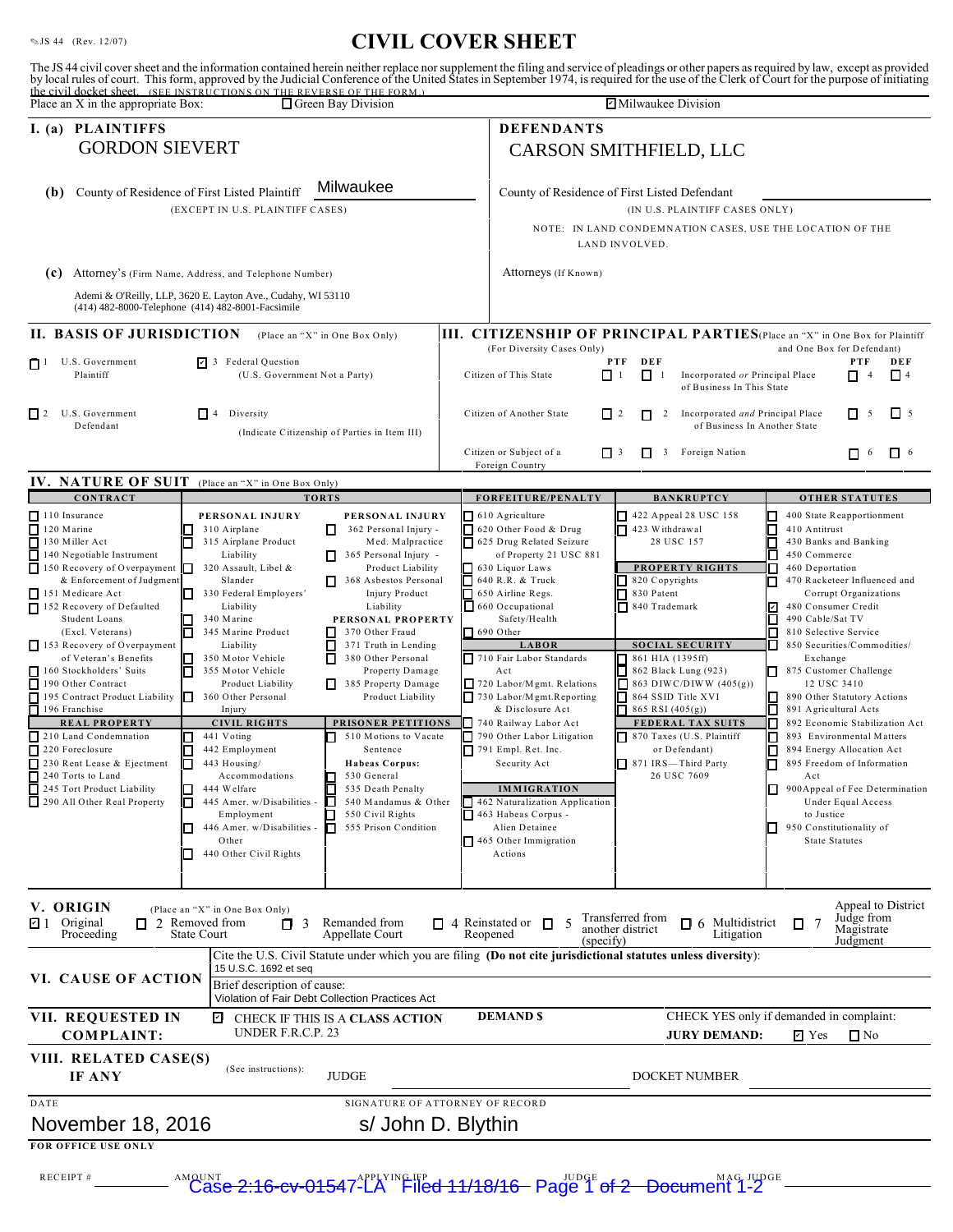## **INSTRUCTIONS FOR ATTORNEYS COMPLETING CIVIL COVER SHEET FORM JS 44**

### Authority For Civil Cover Sheet

The JS 44 civil cover sheet and the information contained herein neither replaces nor supplements the filings and service of pleading or other papers as required by law, except as provided by local rules of court. This form, approved by the Judicial Conference of the United States in September 1974, is required for the use of the Clerk of Court for the purpose of initiating the civil docket sheet. Consequently, a civil cover sheet is submitted to the Clerk of Court for each civil complaint filed. The attorney filing a case should complete the form as follows:

**I. (a) Plaintiffs-Defendants.** Enter names (last, first, middle initial) of plaintiff and defendant. If the plaintiff or defendant is a government agency, use only the full name or standard abbreviations. If the plaintiff or defendant is an official within a government agency, identify first the agency and then the official, giving both name and title.

(b) County of Residence. For each civil case filed, except U.S. plaintiff cases, enter the name of the county where the first listed plaintiff resides at the time of filing. In U.S. plaintiff cases, enter the name of the county in which the first listed defendant resides at the time of filing. (NOTE: In land condemnation cases, the county of residence of the "defendant" is the location of the tract of land involved.)

(c) Attorneys. Enter the firm name, address, telephone number, and attorney of record. If there are several attorneys, list them on an attachment, noting in this section "(see attachment)".

 **II. Jurisdiction**. The basis of jurisdiction is set forth under Rule 8(a), F.R.C.P., which requires that jurisdictions be shown in pleadings. Place an "X" in one of the boxes. If there is more than one basis of jurisdiction, precedence is given in the order shown below.

United States plaintiff. (1) Jurisdiction based on 28 U.S.C. 1345 and 1348. Suits by agencies and officers of the United States are included here.

United States defendant. (2) When the plaintiff is suing the United States, its officers or agencies, place an "X" in this box.

Federal question. (3) This refers to suits under 28 U.S.C. 1331, where jurisdiction arises under the Constitution of the United States, an amendment to the Constitution, an act of Congress or a treaty of the United States. In cases where the U.S. is a party, the U.S. plaintiff or defendant code takes precedence, and box 1 or 2 should be marked.

Diversity of citizenship. (4) This refers to suits under 28 U.S.C. 1332, where parties are citizens of different states. When Box 4 is checked, the citizenship of the different parties must be checked. (See Section III below; federal question actions take precedence over diversity cases.)

**III. Residence (citizenship) of Principal Parties.** This section of the JS 44 is to be completed if diversity of citizenship wasindicated above. Mark this section for each principal party.

**IV. Nature of Suit**. Place an "X" in the appropriate box. If the nature of suit cannot be determined, be sure the cause of action, in Section VI below, is sufficient to enable the deputy clerk or the statistical clerks in the Administrative Office to determine the nature of suit. If the cause fits more than one nature of suit, select the most definitive.

**V. Origin**. Place an "X" in one of the seven boxes.

Original Proceedings. (1) Cases which originate in the United States district courts.

Removed from State Court. (2) Proceedings initiated in state courts may be removed to the district courts under Title 28 U.S.C., Section 1441. When the petition for removal is granted, check this box.

Remanded from Appellate Court. (3) Check this box for cases remanded to the district court for further action. Use the date of remand as the filing date.

Reinstated or Reopened. (4) Check this box for cases reinstated or reopened in the district court. Use the reopening date as the filing date.

Transferred from Another District. (5) For cases transferred under Title 28 U.S.C. Section 1404(a). Do not use this for within district transfers or multidistrict litigation transfers.

Multidistrict Litigation. (6) Check this box when a multidistrict case is transferred into the district under authority of Title 28 U.S.C. Section 1407. When this box is checked, do not check (5) above.

Appeal to District Judge from Magistrate Judgment. (7) Check this box for an appeal from a magistrate judge's decision.

**VI. Cause of Action**. Report the civil statute directly related to the cause of action and give a brief description of the cause. **Do not cite jurisdictional statutes unless diversity.** Example: U.S. Civil Statute: 47 USC 553<br>Brief Description: <u>Unauthorized reception of cable service</u>

**VII. Requested in Complaint**. Class Action. Place an "X" in this box if you are filing a class action under Rule 23, F.R.Cv.P.

Demand. In this space enter the dollar amount (in thousands of dollars) being demanded or indicate other demand such as a preliminary injunction.

Jury Demand. Check the appropriate box to indicate whether or not a jury is being demanded.

**VIII. Related Cases**. This section of the JS 44 is used to reference related pending cases if any. If there are related pending cases, insert the docket numbers and the corresponding judge names for such cases.

**Date and Attorney Signature**. Date and sign the civil cover sheet.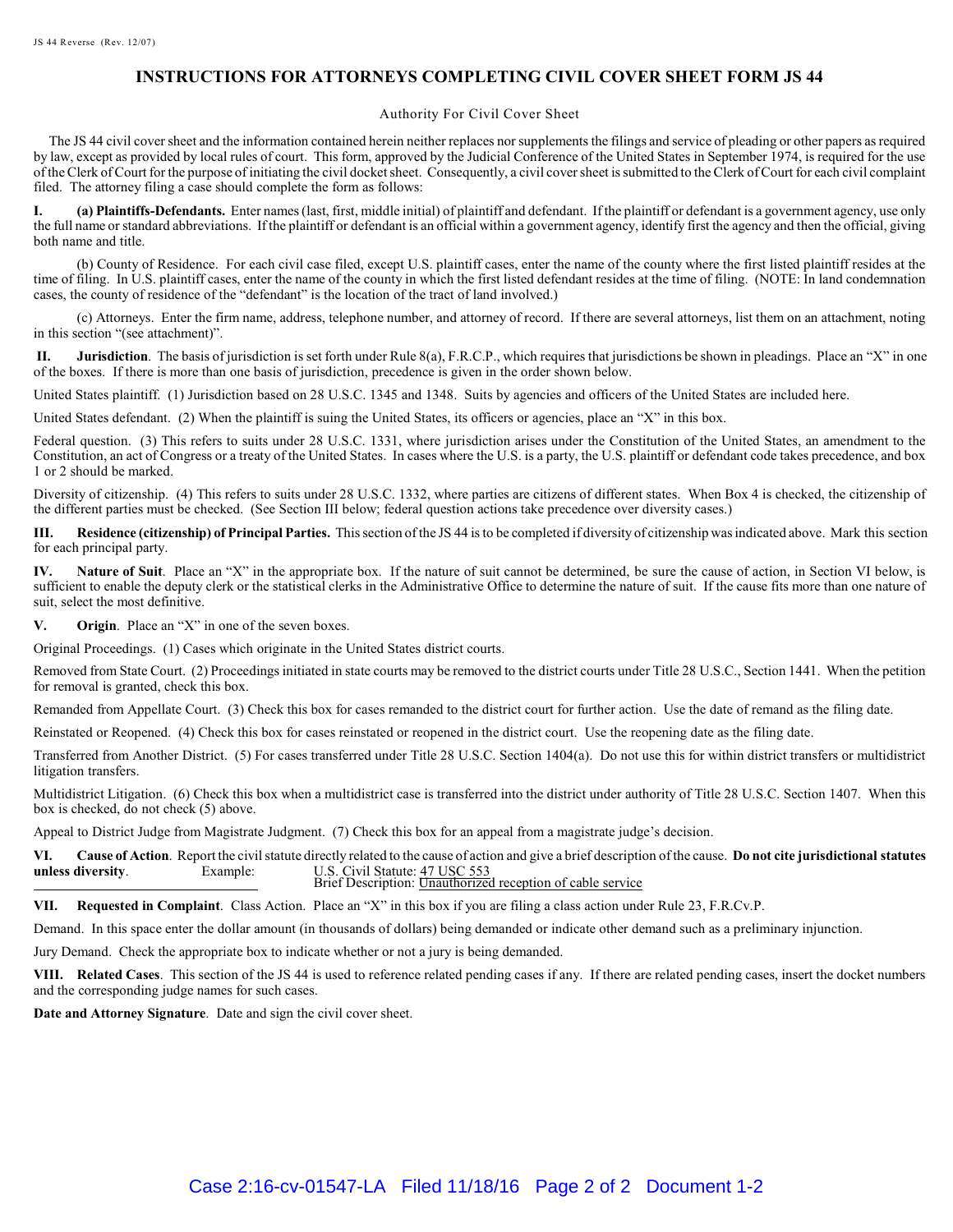## UNITED STATES DISTRICT COURT

for the

Eastern District of Wisconsin

| <b>GORDON SIEVERT</b>  |                             |  |
|------------------------|-----------------------------|--|
| Plaintiff              |                             |  |
| v.                     | Civil Action No. 16-cv-1547 |  |
|                        |                             |  |
| CARSON SMITHFIELD, LLC |                             |  |
| Defendant              |                             |  |

## **SUMMONS IN A CIVIL ACTION**

To: *(Defendant's name and address)* CARSON SMITHFIELD, LLC c/o C T CORPORATION SYSTEM 8020 EXCELSIOR DR STE 200 MADISON , WI 53717

A lawsuit has been filed against you.

Within 21 days after service of this summons on you (not counting the day you received it) — or 60 days if you are the United States or a United States agency, or an officer or employee of the United States described in Fed. R. Civ. P. 12 (a)(2) or (3) — you must serve on the plaintiff an answer to the attached complaint or a motion under Rule 12 of the Federal Rules of Civil Procedure. The answer or motion must be served on the plaintiff or plaintiff's attorney, whose name and address are:

John D. Blythin Ademi & O'Reilly, LLP 3620 East Layton Avenue Cudahy, WI 53110 (414) 482-8000-Telephone

If you fail to respond, judgment by default will be entered against you for the relief demanded in the complaint. You also must file your answer or motion with the court.

*CLERK OF COURT*

Date:

*Signature of Clerk or Deputy Clerk*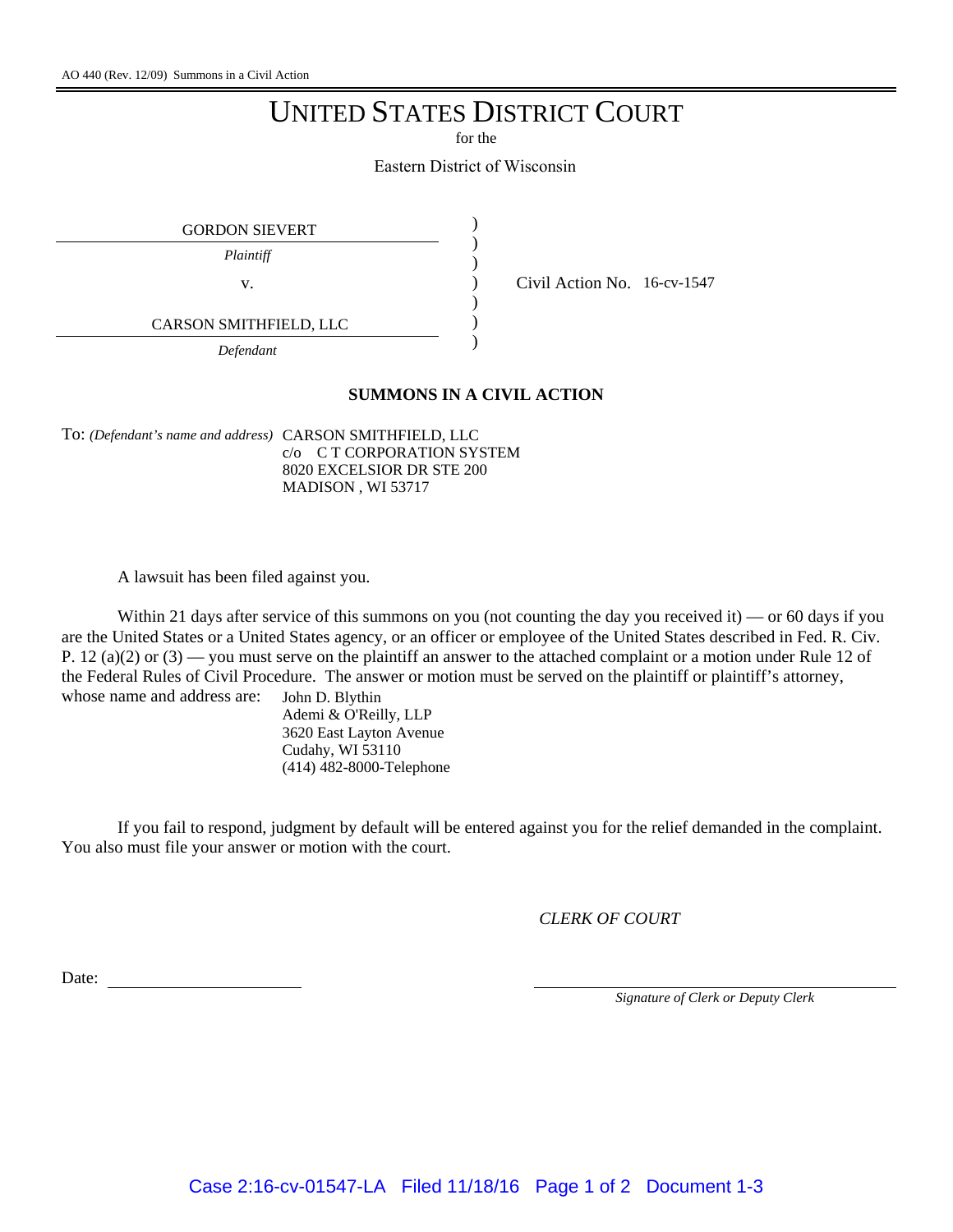Civil Action No. 16-cv-1547

## **PROOF OF SERVICE**

## *(This section should not be filed with the court unless required by Fed. R. Civ. P. 4 (l))*

|       |                                                                                             | This summons for (name of individual and title, if any)                            |                        |                                                                                                                      |      |          |  |
|-------|---------------------------------------------------------------------------------------------|------------------------------------------------------------------------------------|------------------------|----------------------------------------------------------------------------------------------------------------------|------|----------|--|
|       | was received by me on (date)                                                                |                                                                                    |                        |                                                                                                                      |      |          |  |
|       |                                                                                             | $\Box$ I personally served the summons on the individual at (place)                |                        |                                                                                                                      |      |          |  |
|       | on $(date)$                                                                                 |                                                                                    |                        |                                                                                                                      | ; or |          |  |
|       | $\Box$ I left the summons at the individual's residence or usual place of abode with (name) |                                                                                    |                        |                                                                                                                      |      |          |  |
|       |                                                                                             | , a person of suitable age and discretion who resides there,                       |                        |                                                                                                                      |      |          |  |
|       | $on$ (date)                                                                                 |                                                                                    |                        | , and mailed a copy to the individual's last known address; or                                                       |      |          |  |
|       |                                                                                             | $\Box$ I served the summons on (name of individual)                                |                        | <u> 1980 - Jan Samuel Barbara, martin da shekara 1980 - An tsa a tsa a tsa a tsa a tsa a tsa a tsa a tsa a tsa a</u> |      | , who is |  |
|       |                                                                                             | designated by law to accept service of process on behalf of (name of organization) |                        |                                                                                                                      |      |          |  |
|       |                                                                                             |                                                                                    |                        | $\text{on}(date)$                                                                                                    | ; or |          |  |
|       | $\Box$ I returned the summons unexecuted because                                            |                                                                                    |                        |                                                                                                                      |      | ; or     |  |
|       | $\Box$ Other (specify):                                                                     |                                                                                    |                        |                                                                                                                      |      |          |  |
|       |                                                                                             |                                                                                    |                        |                                                                                                                      |      |          |  |
|       |                                                                                             |                                                                                    |                        |                                                                                                                      | 0.00 |          |  |
|       | My fees are \$                                                                              | for travel and \$                                                                  |                        | for services, for a total of \$                                                                                      |      |          |  |
|       | I declare under penalty of perjury that this information is true.                           |                                                                                    |                        |                                                                                                                      |      |          |  |
|       |                                                                                             |                                                                                    |                        |                                                                                                                      |      |          |  |
| Date: |                                                                                             |                                                                                    | Server's signature     |                                                                                                                      |      |          |  |
|       |                                                                                             |                                                                                    | Printed name and title |                                                                                                                      |      |          |  |
|       |                                                                                             |                                                                                    |                        |                                                                                                                      |      |          |  |
|       |                                                                                             |                                                                                    |                        | Server's address                                                                                                     |      |          |  |

Additional information regarding attempted service, etc: